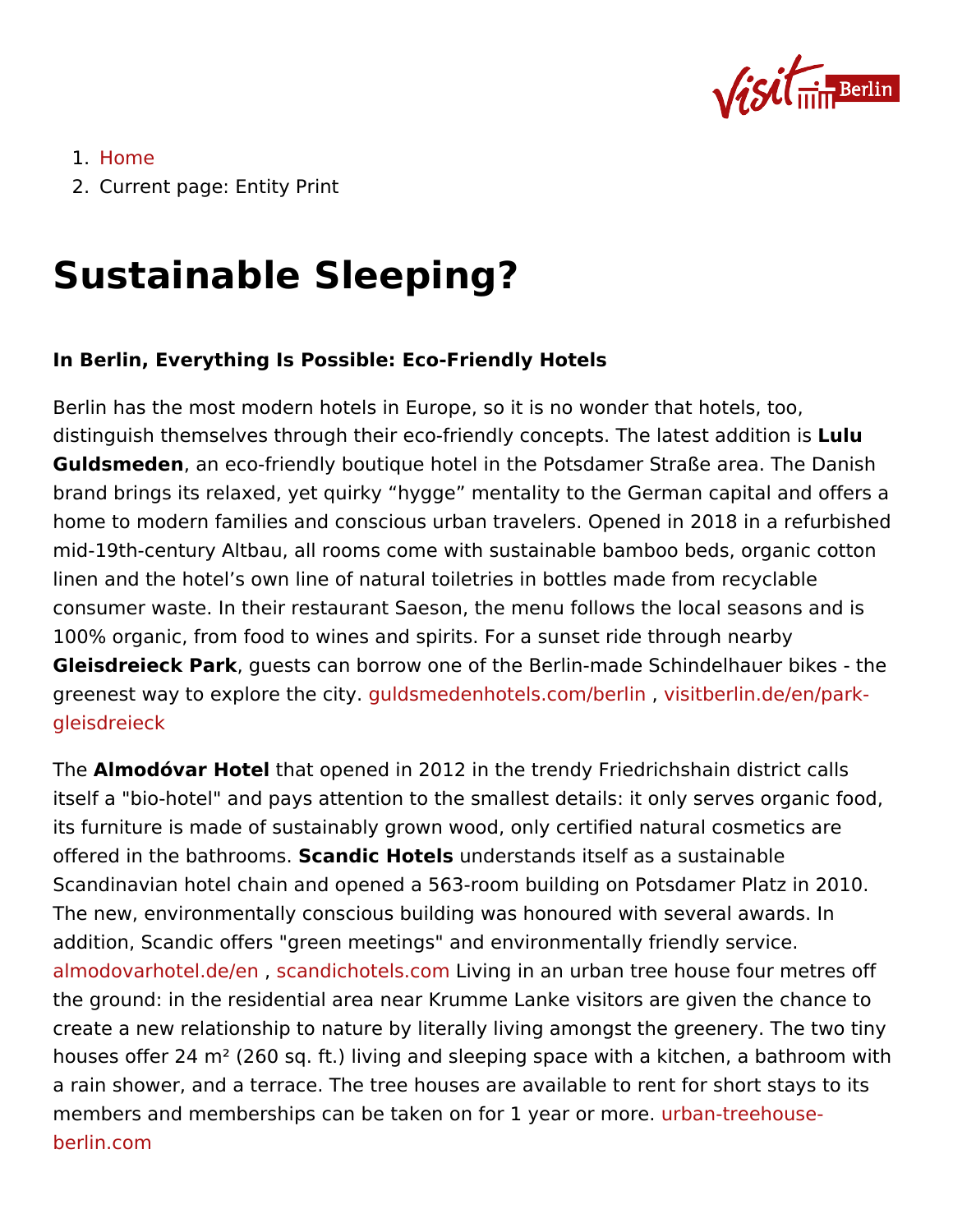With increasing environmental awareness, not only is the demand  $f(x)$ friendly hotels on the rise, but also for venues, catering partners a blocks of event planning . The Berlin Convention Office (BCO) of vi recognized this trend and wants to promote the sustainability of Be together with the partners of the city. With the Sustainable Meeting transformation movement has been launched. The associated online number of certified service providers of Berlin, like hotels, tourism MICE service providers that have committed themselves to the Sust

## [More Eco-Hotels at a glan](https://www.visitberlin.de/en/eco-hotels-sustainable-accomodation-berlin)ce here

Sustainable Meetings In Berlin

The Mandala Hoitsela green oasis of tranquility with five stars - and of the city at Potsdamer Platz. The highest level of comfort can be clear conscience: The kitchen focuses on seasonal and regional pro hotel concept emphasizes sustainability and social responsibility. I environmental check, for example, the values for energy and water as for waste generation were 30 percent betterthheamanholealaaveleage.

The Mandala Hotel

©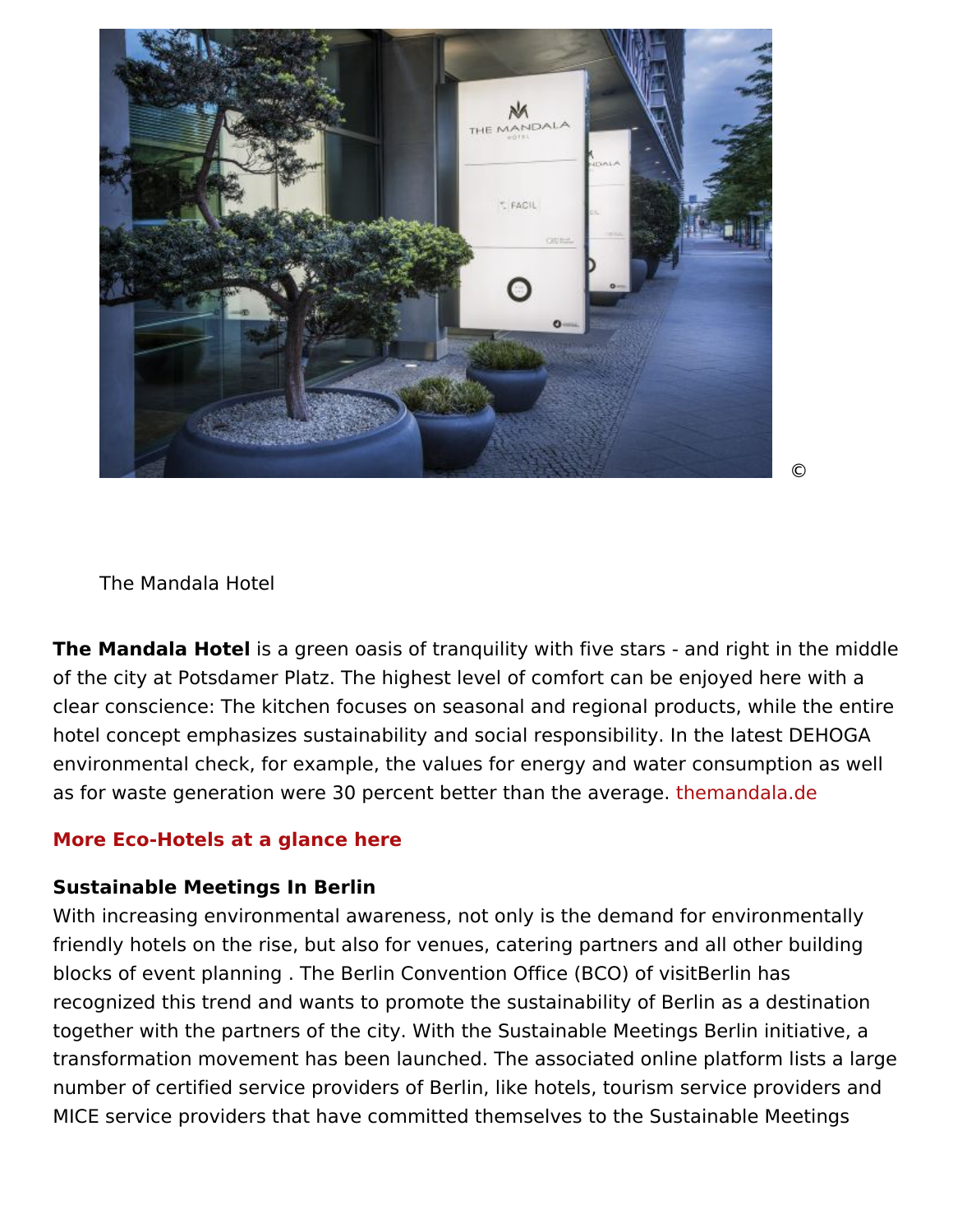Berlin sustainability management system and have actively initiated improvement process in their companies. Users not only receive a d the various service providers, but also interesting facts and tips or [https://convention.visitBerli](https://convention.visitBerlin.de/sustain)n.de/sustain

[Further topics in our sustainabilit](https://about.visitberlin.de/en/green-berlin)y special

## Your contact

Christian Tänzler

Spokesman

[christian.taenzler@visi](mailto:christian.taenzler@visitBerlin.de)tBerlin.de [+49 30 26 47 48](tel:+4930264748-912) - 912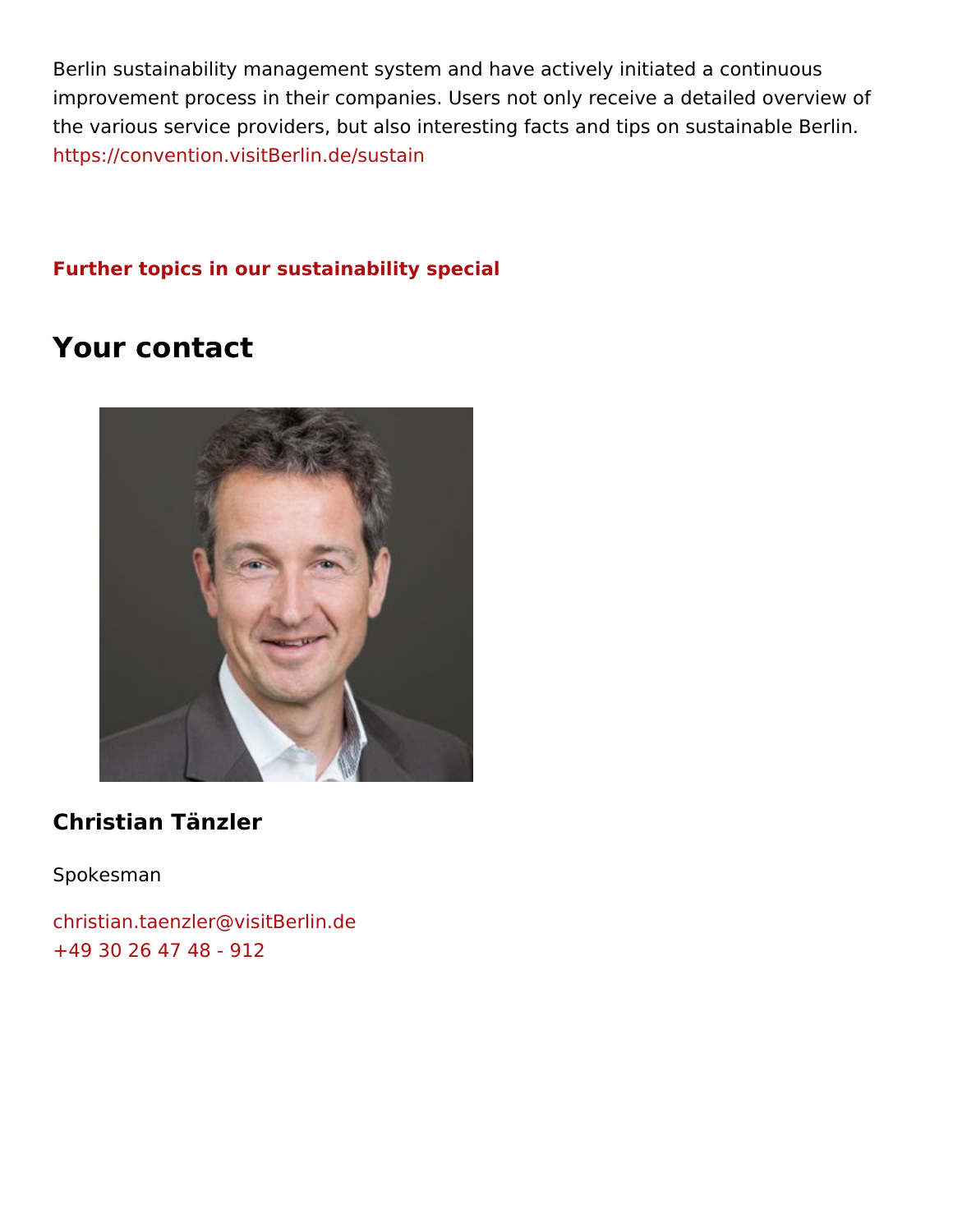Ynske de Jong

Project manager district product marketing I Contact for Mitte und

[ynske.dejong@visitb](mailto:ynske.dejong@visitberlin.de)erlin.de [+49 30 264748](tel:+4930264748-928)-928

Related Posts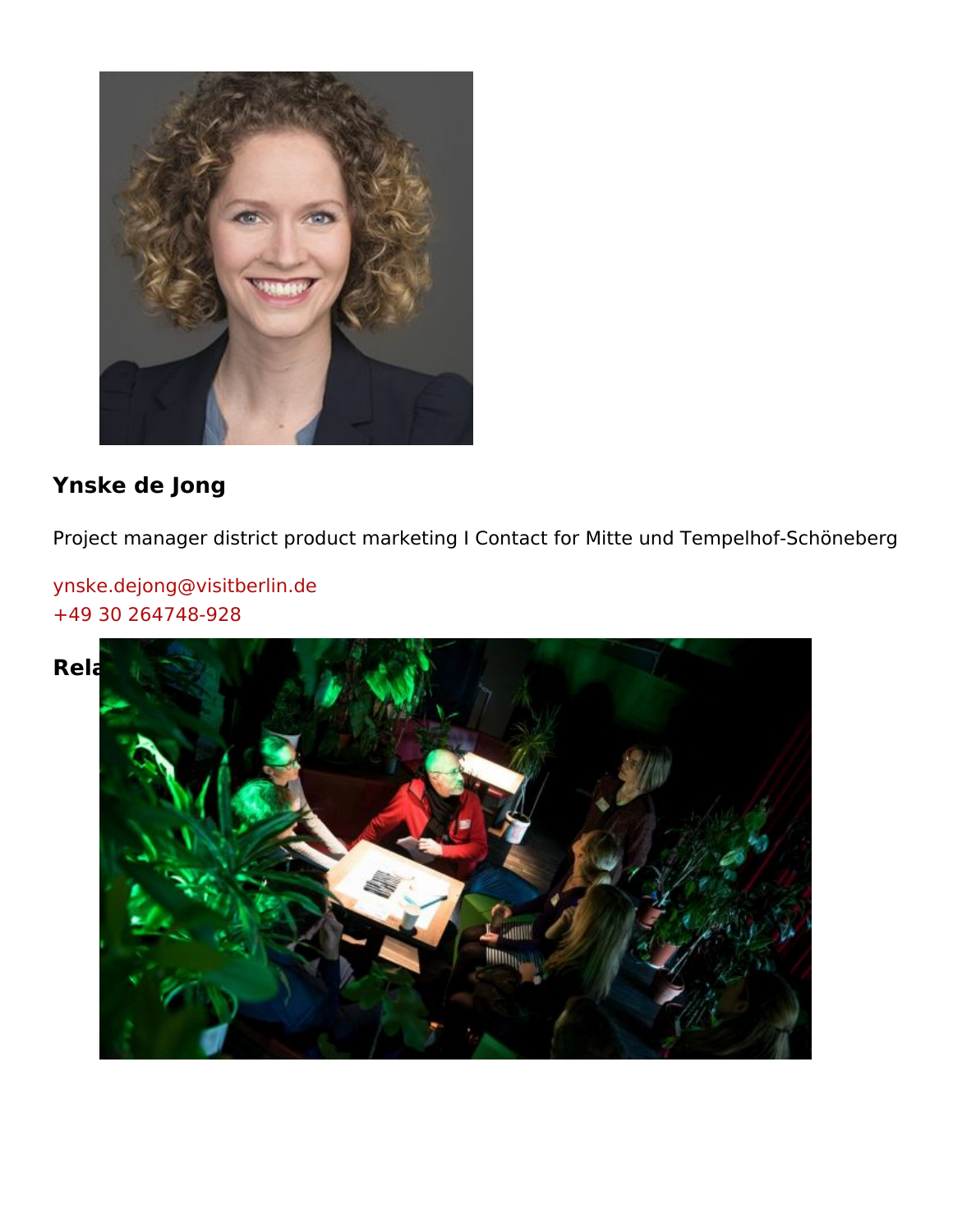© visitBerlin, Foto: Uwe Steinert

Sustainable Meetings Berlin The future is green

Berlin s creative path to a sustainable congress destination [Read mo](https://about.visitberlin.de/en/sustainable-meetings-berlin-future-green)re

© visitBerlin, Foto: Dagmar Schwelle

Green Urban Projects

Re-connecting Communities: Urban Gardening In Berlin

[Read mo](https://about.visitberlin.de/en/green-urban-projects)re